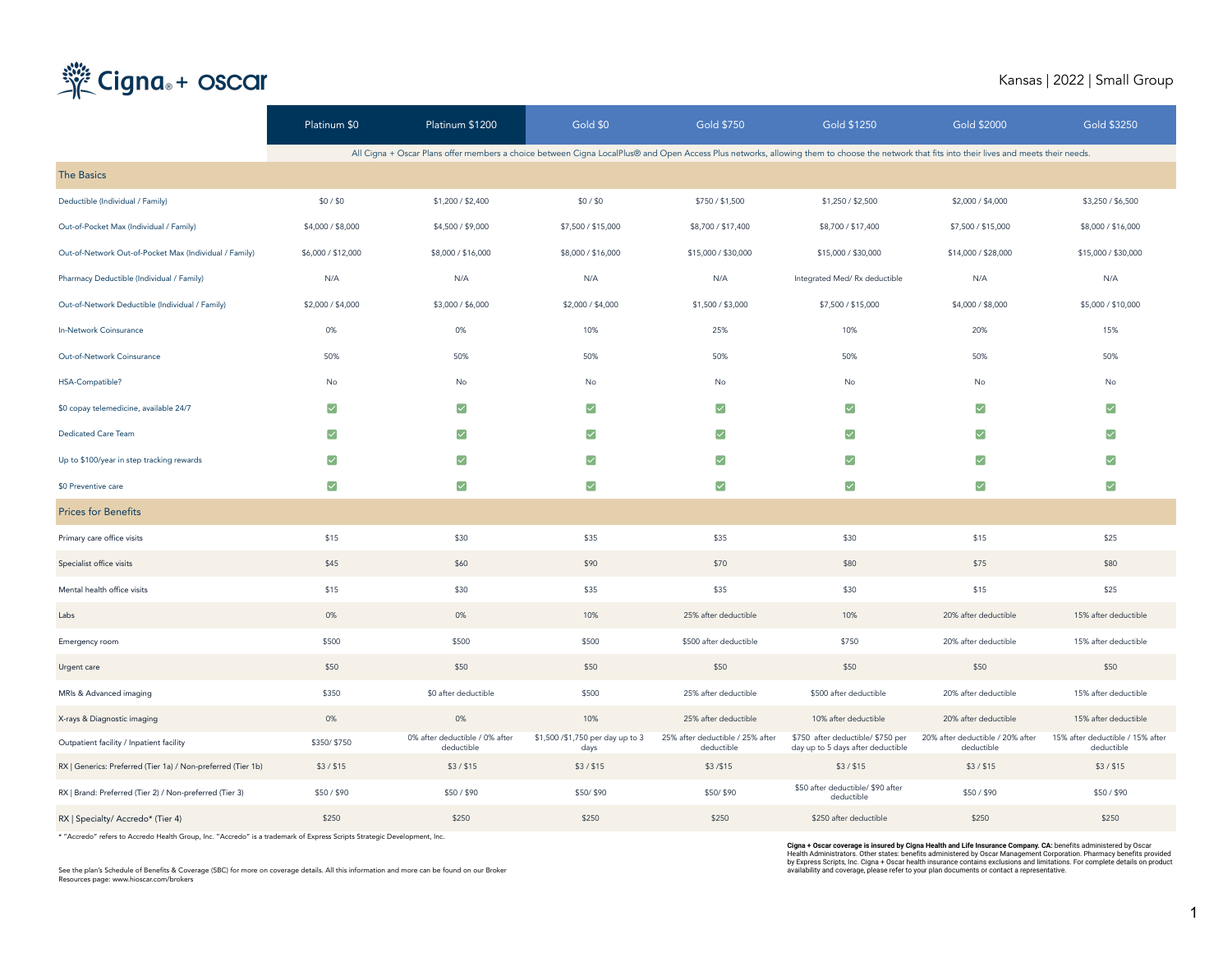# Cigna<sub>®</sub>+ oscar

#### Kansas | 2022 | Small Group

|                                                              | Silver \$0                                     | Silver \$2750                                   | <b>Silver \$3500</b>                                                                                                                                                                         | Silver \$3750 HSA                                | <b>Silver \$4000</b>                                                   | <b>Silver \$4500</b>                           | Silver \$5000 HSA                              |
|--------------------------------------------------------------|------------------------------------------------|-------------------------------------------------|----------------------------------------------------------------------------------------------------------------------------------------------------------------------------------------------|--------------------------------------------------|------------------------------------------------------------------------|------------------------------------------------|------------------------------------------------|
|                                                              |                                                |                                                 | All Cigna + Oscar Plans offer members a choice between Cigna LocalPlus® and Open Access Plus networks, allowing them to choose the network that fits into their lives and meets their needs. |                                                  |                                                                        |                                                |                                                |
| <b>The Basics</b>                                            |                                                |                                                 |                                                                                                                                                                                              |                                                  |                                                                        |                                                |                                                |
| Deductible (Individual / Family)                             | \$0/\$0                                        | \$2,750 / \$5,500                               | \$3,500 / \$7,000                                                                                                                                                                            | \$3,750 / \$7,500                                | \$4,000 / \$8,000                                                      | \$4,500 / \$9,000                              | \$5,000 / \$10,000                             |
| Out-of-Pocket Max (Individual / Family)                      | \$8,700 / \$17,400                             | \$8,250 / \$16,500                              | \$8,550 / \$17,100                                                                                                                                                                           | \$7,000 / \$14,000                               | \$8,550 / \$17,100                                                     | \$8,400 / \$16,800                             | \$7,000 / \$14,000                             |
| Out-of-Network Out-of-Pocket Max (Individual / Family)       | \$16,000 / \$32,000                            | \$15,000 / \$30,000                             | \$16,000 / \$32,000                                                                                                                                                                          | \$15,000 / \$30,000                              | \$16,000 / \$32,000                                                    | \$15,000 / \$30,000                            | \$15,000 / \$30,000                            |
| Pharmacy Deductible (Individual / Family)                    | \$1,000 / \$2,000                              | Integrated Med/Rx deductible                    | N/A                                                                                                                                                                                          | Integrated Med/Rx deductible                     | N/A                                                                    | Integrated Med/Rx deductible                   | Integrated Med/Rx deductible                   |
| Out-of-Network Deductible (Individual / Family)              | \$2,000 / \$4,000                              | \$5,000 / \$10,000                              | \$6,000 / \$12,000                                                                                                                                                                           | \$7,500 / \$15,000                               | \$8,000 / \$16,000                                                     | \$9,000 / \$18,000                             | \$10,000 / \$20,000                            |
| In-Network Coinsurance                                       | 30%                                            | 30%                                             | 30%                                                                                                                                                                                          | 0%                                               | 15%                                                                    | 30%                                            | 10%                                            |
| Out-of-Network Coinsurance                                   | 50%                                            | 50%                                             | 50%                                                                                                                                                                                          | 50%                                              | 50%                                                                    | 50%                                            | 50%                                            |
| HSA-Compatible?                                              | No                                             | No                                              | No                                                                                                                                                                                           | Yes                                              | No                                                                     | No                                             | Yes                                            |
| \$0 copay telemedicine, available 24/7                       | ☑                                              | ☑                                               | $\vert \mathbf{v} \vert$                                                                                                                                                                     | □                                                | ☑                                                                      | $\vert\mathcal{A}\vert$                        | □                                              |
| Dedicated Care Team                                          | $\blacktriangledown$                           | $\blacktriangledown$                            | ☑                                                                                                                                                                                            | $\blacktriangledown$                             | $\blacktriangledown$                                                   | $\blacktriangledown$                           | ☑                                              |
| Up to \$100/year in step tracking rewards                    | ☑                                              | $\blacktriangledown$                            | $\vert \vee \vert$                                                                                                                                                                           | ☑                                                | $\blacktriangledown$                                                   | $\vert \vee \vert$                             | ☑                                              |
| \$0 Preventive care                                          | $\blacktriangledown$                           | $\blacktriangleright$                           | $\blacktriangleright$                                                                                                                                                                        | ⊽                                                | $\blacktriangledown$                                                   | $\blacktriangleright$                          | ☑                                              |
| <b>Prices for Benefits</b>                                   |                                                |                                                 |                                                                                                                                                                                              |                                                  |                                                                        |                                                |                                                |
| Primary care office visits                                   | \$60                                           | \$40                                            | \$40                                                                                                                                                                                         | \$50 after deductible                            | \$25                                                                   | \$30                                           | 10% after deductible                           |
| Specialist office visits                                     | \$90                                           | \$80                                            | \$40 after deductible                                                                                                                                                                        | \$50 after deductible                            | \$75                                                                   | \$75                                           | 10% after deductible                           |
| Mental health office visits                                  | \$60                                           | \$40                                            | \$40                                                                                                                                                                                         | \$50 after deductible                            | \$25                                                                   | \$30                                           | 10% after deductible                           |
| Labs                                                         | 30%                                            | 30% after deductible                            | 30% after deductible                                                                                                                                                                         | 0% after deductible                              | 15% after deductible                                                   | 30% after deductible                           | 10% after deductible                           |
| Emergency room                                               | \$750                                          | 30% after deductible                            | 30% after deductible                                                                                                                                                                         | \$350 after deductible                           | \$300 after deductible                                                 | \$500 after deductible                         | 10% after deductible                           |
| Urgent care                                                  | \$50                                           | \$50                                            | \$50                                                                                                                                                                                         | \$50 after deductible                            | \$50                                                                   | \$50                                           | 10% after deductible                           |
| MRIs & Advanced imaging                                      | \$500                                          | 30% after deductible                            | 30% after deductible                                                                                                                                                                         | 0% after deductible                              | \$550 after deductible                                                 | 30% after deductible                           | 10% after deductible                           |
| X-rays & Diagnostic imaging                                  | 30%                                            | 30% after deductible                            | 30% after deductible                                                                                                                                                                         | 0% after deductible                              | 15% after deductible                                                   | 30% after deductible                           | 10% after deductible                           |
| Outpatient facility / Inpatient facility                     | \$750/ \$1,750 per day up to 3 days            | 30% after deductible/ 30% after<br>deductible   | 30% after deductible / 30% after<br>deductible                                                                                                                                               | 0% after deductible / 0% after<br>deductible     | \$550 after deductible/ \$750 per<br>day up to 3 days after deductible | 30% after deductible / 30% after<br>deductible | 10% after deductible / 10% after<br>deductible |
| RX   Generics: Preferred (Tier 1a) / Non-preferred (Tier 1b) | \$3/ \$30                                      | \$3/ \$15                                       | \$3/\$15                                                                                                                                                                                     | \$3 after deductible / \$15 after<br>deductible  | \$3/\$15                                                               | \$3 / \$15                                     | 10% after deductible                           |
| RX   Brand: Preferred (Tier 2) / Non-preferred (Tier 3)      | 30% after deductible / 30% after<br>deductible | \$50 after deductible/ \$90 after<br>deductible | \$50/\$90                                                                                                                                                                                    | \$50 after deductible / \$90 after<br>deductible | \$50/\$90                                                              | \$50 / \$90 after deductible                   | 10% after deductible/10% after<br>deductible   |
| RX   Specialty/ Accredo* (Tier 4)                            | 30% after deductible                           | \$250 after deductible                          | \$250                                                                                                                                                                                        | \$250 after deductible                           | \$250                                                                  | \$250 after deductible                         | 10% after deductible                           |

\* "Accredo" refers to Accredo Health Group, Inc. "Accredo" is a trademark of Express Scripts Strategic Development, Inc.

See the plan's Schedule of Benefits & Coverage (SBC) for more on coverage details. All this information and more can be found on our Broker Resources page: www.hioscar.com/brokers

Cigna + Oscar coverage is insured by Cigna Health and Life Insurance Company. CA: benefits administered by Oscar<br>Health Administrators. Other states: benefits administered by Oscar Management Corporation. Pharmacy benefits